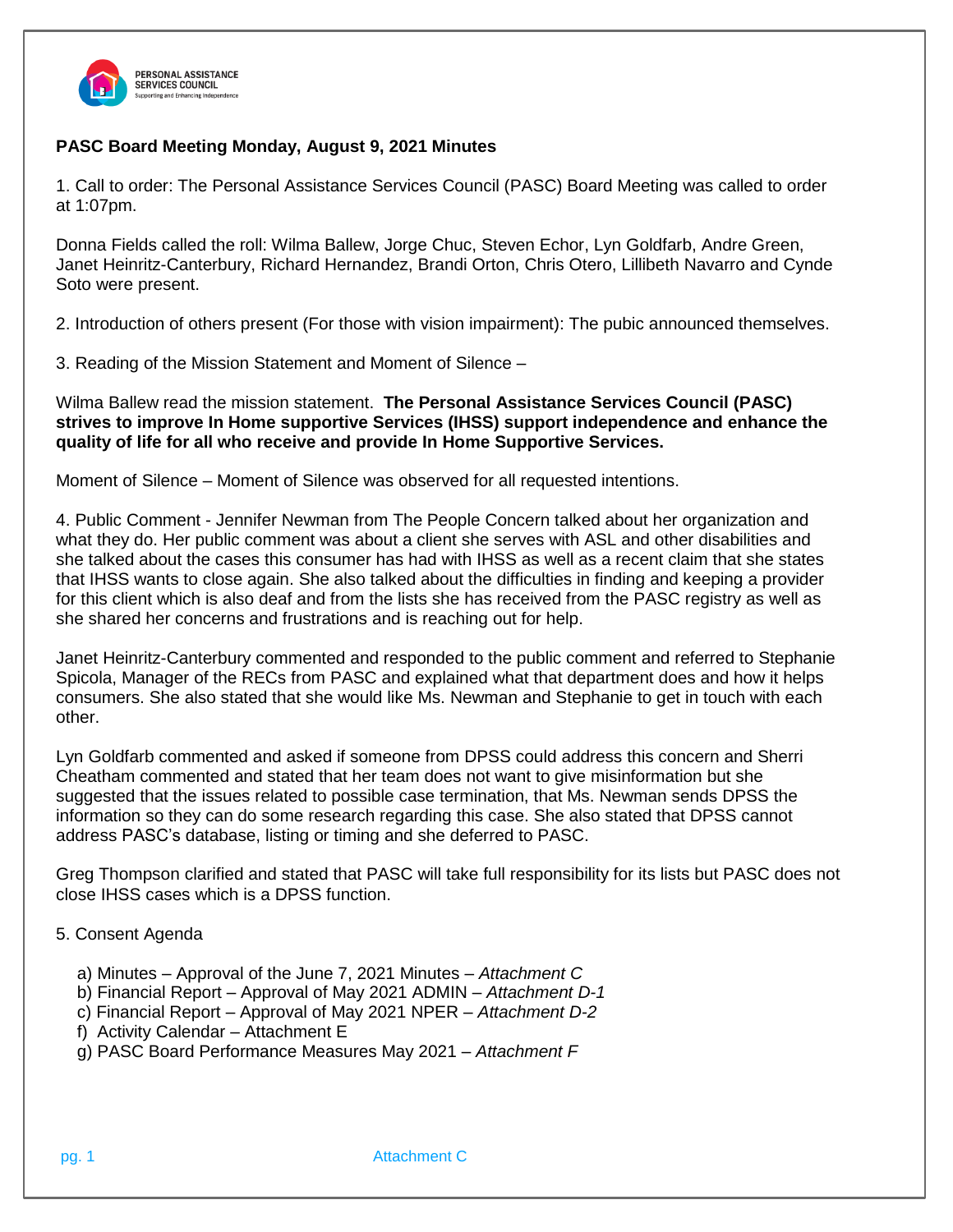Motion to approve the consent agenda, moved by Steven Echor, second by Donna Fields, motion passes with consensus.

Janet called the Board's attention to attachment F in the Board packet item G, the Performance Measures for June 2021 and stated that she appreciated the information and stats that were included. She also suggested that Lyn Goldfarb speak to SEIU for clarification regarding their report from two meetings ago.

Lyn asked for clarification on the Performance Measure regarding the number of consumers looking for a provider versus number of consumers requesting a provider list. Janet explained and clarified the differences.

Chris Otero made a point of clarification and information and stated that regarding the end of the year, PASC over extended its budget due to a number of circumstances, such as, with COVID-19, PASC had to work off site and employees had to work from home, the upgrade of the IT security, and some other unexpected expenses that were unforeseen. PASC did this with the help of DPSS, they assisted PASC in making a balanced budget by using unused funds from a previous budget with the exception of an over run with the health plan but PASC was able to use money from the TZ3 account to cover the health plan.

Donna Fields asked how much is in the reserves and Greg stated that there is 1.2 million dollars and PASC tries to keep it at that level. When we use these funds, we try not to exceed the interest earned. **audible issued**

Brandi Orton asked was it a one-time thing for the health plan to go over budget and does PASC expect to be over budgeted again this coming fiscal year. Chris stated that PASC has not had an increased in the health plan budget for many years. Greg responded and stated that, no, PASC does expect to be over budgeted in the health plan and he stated that PASC will get a small increase once the state releases the CFL, then PASC will go to county contracts and amend the budget and they have agreed to increase in PASC next contract 2% one year and 1% the next year. He also stated that this is the first time that there has ever been an increase in the health plan since its existence.

- 6. Board Chair Report Janet Heinritz-Canterbury
	- a) General Comments/Board Comments:

Janet briefly talked about who the PASC Board is and what it wants and how it represents the IHSS program but would like to be more visible and be more connected with consumers. She stated that she wants the Board to be more involved and would like to know what is going on with them between board meetings as they network with different entities, advocacies, and she stated that it is important to learn more from those networks of the needs people have with IHSS. She talked about the PASC RECs department and how the Board should be talking about them with consumers and as they network. She talked about how the Board needs to expand their ability to communicate as well as if they read the reports in the PASC Board packet, especially Greg's report and make sure they study it and understand it. She asked the Board for comments:

Steven Echor commented and talked about a consumer that was having issues finding a provider and other issues that the consumer is dealing with. He also stated that he was able to assist this consumer in finding a provider which they are both happy as well as he helped this consumer get connected with the REC's department and he stated that he does speak to his network about the PASC REC's department and the services they provide.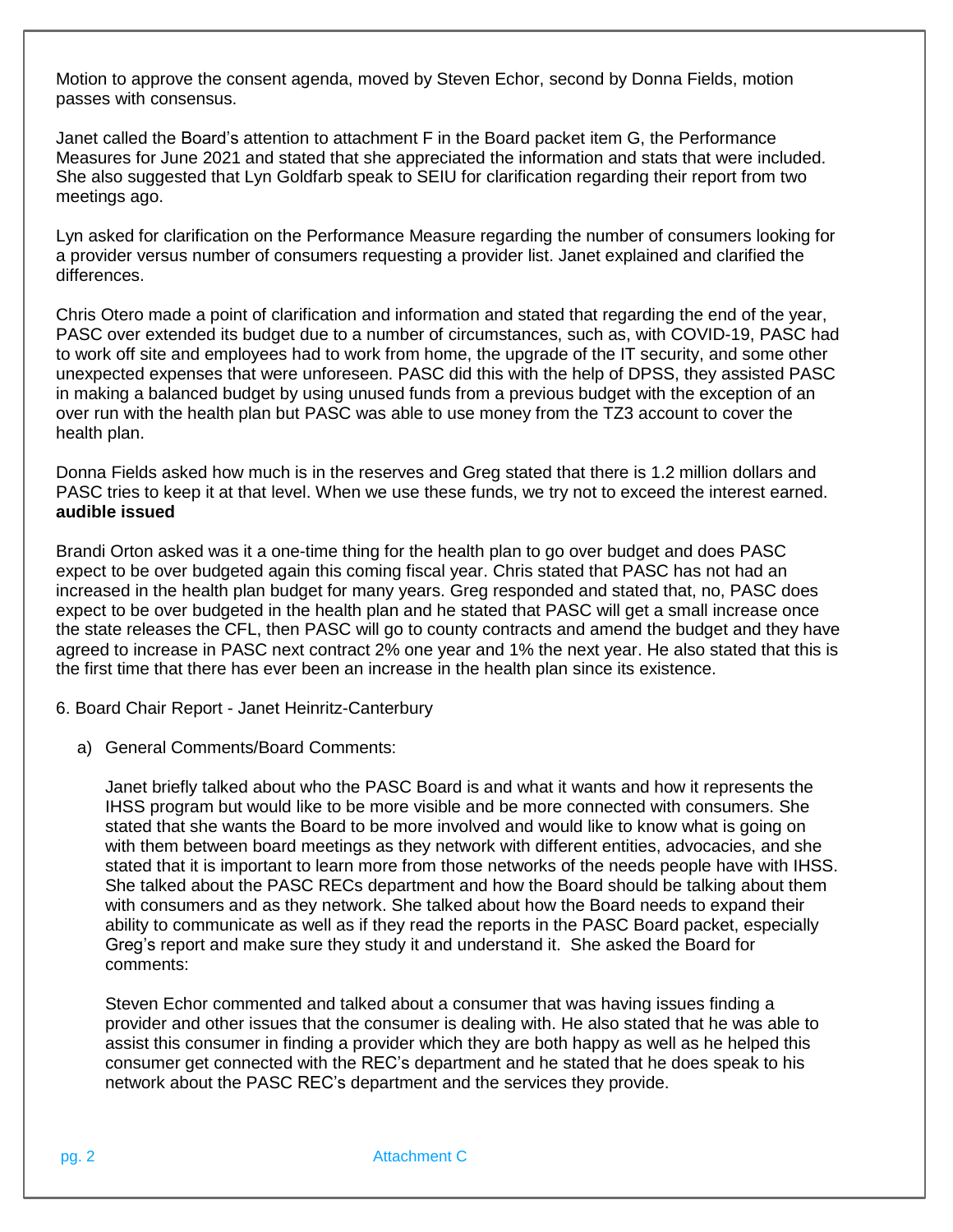Janet commented on Steven's comment and encouraged the Board to continue to do the work even if it is just one person because this work is important.

Donna Fields stated that she was very active prior to COVID-19 and advocating and gave out information about the PASC registry and the REC's department.

Cynde Soto stated that she works for CALIF and runs their Face Book page and she hears from IHSS recipients and she assists them with their questions and various issues and situations. She asked how to report it to the Board and Janet asked Cynde to elaborate and she gave examples and Janet asked Cynde if she needs assistance from the REC's department and Cynde stated yes but does not know how to get in touch with the REC's department. Greg stated that Stephanie with be doing a report on the REC's department and will answer any questions in her report.

Wilma Ballew expressed her frustration on why consumers in these situations can't get assistance. She stated that she would like to have flyers, and business cards so consumers can get in contact with PASC for assistance.

Janet commented about the PASC brochures and asked Donna if she received them and Donna stated that she received the English brochures in color and the Spanish was printed and sent to her. Janet stated that she will have PASC brochures sent out in English, Spanish and in an electronic format. Donna also asked if PASC can mail brochures to various senior buildings and Janet said yes and to giver her the information and she will pass it on to Greg.

Brandi Orton stated that from open house, and other outreach events with consumer we continue to hear the same concerns. Consumer are telling us that they are not happy with the "product", meaning when they call PASC for assistance, the list we provide them are not meeting their needs. She is not sure where PASC is at with its software updates and staff training but she feels strongly that PASC need to focus on improving its "product" and the registry services that PASC provides to consumers. This needs to be done so that PASC is not continuing to hear from consumers, that the list PASC sends out are not accurate, consumers struggle trying to reach providers, and this is extremely frustrating to the consumers. She understands that providers move around and this is challenging to keep track of. However, if PASC want to increase the number of consumers in the registry, PASC needs to make sure the "product" the list PASC sends out are accurate. PASC needs to get the new consumers to sign up to the PASC registry but it is important that the lists PASC sends out are accurate so it can meet their needs. She recommends that PASC spends the next year focusing on improving provider recruitment and insuring that their database, software systems are functioning appropriately. Brandi goes on to say that in the second year PASC would be better prepared to conduct consumer outreach. It is important that PASC broaden its outreach efforts to include larger agencies who have far more direct contact with IHSS consumers than PASC. Brandi feels like PASC should consider hiring a fulltime staff person whose responsibility would be to focus on making contacts and building relationships with community agencies in order to improve PASC's recruitment process. This staff member would be able to let the community know all of the improvements PASC has made to its process. Brandi reemphasize the importance that PASC insures the "product", registry software and staff works sufficiently at all levels. She wants to make sure that Stephanie and the REC's are not overwhelmed with cases that could be handled by the registry specialists. (include one consumer at a time)

Janet thanked Brandi for her comments. She wants to acknowledge Luis and his team for the work they have done to improve registry services. Janet stated that "the reality of our world, at this point and time, that there is a provider crisis, it is a statewide crisis and it is a crisis in Los Angeles". This is something that is not going to be fixed by software upgrades alone.

#### pg. 3 Attachment C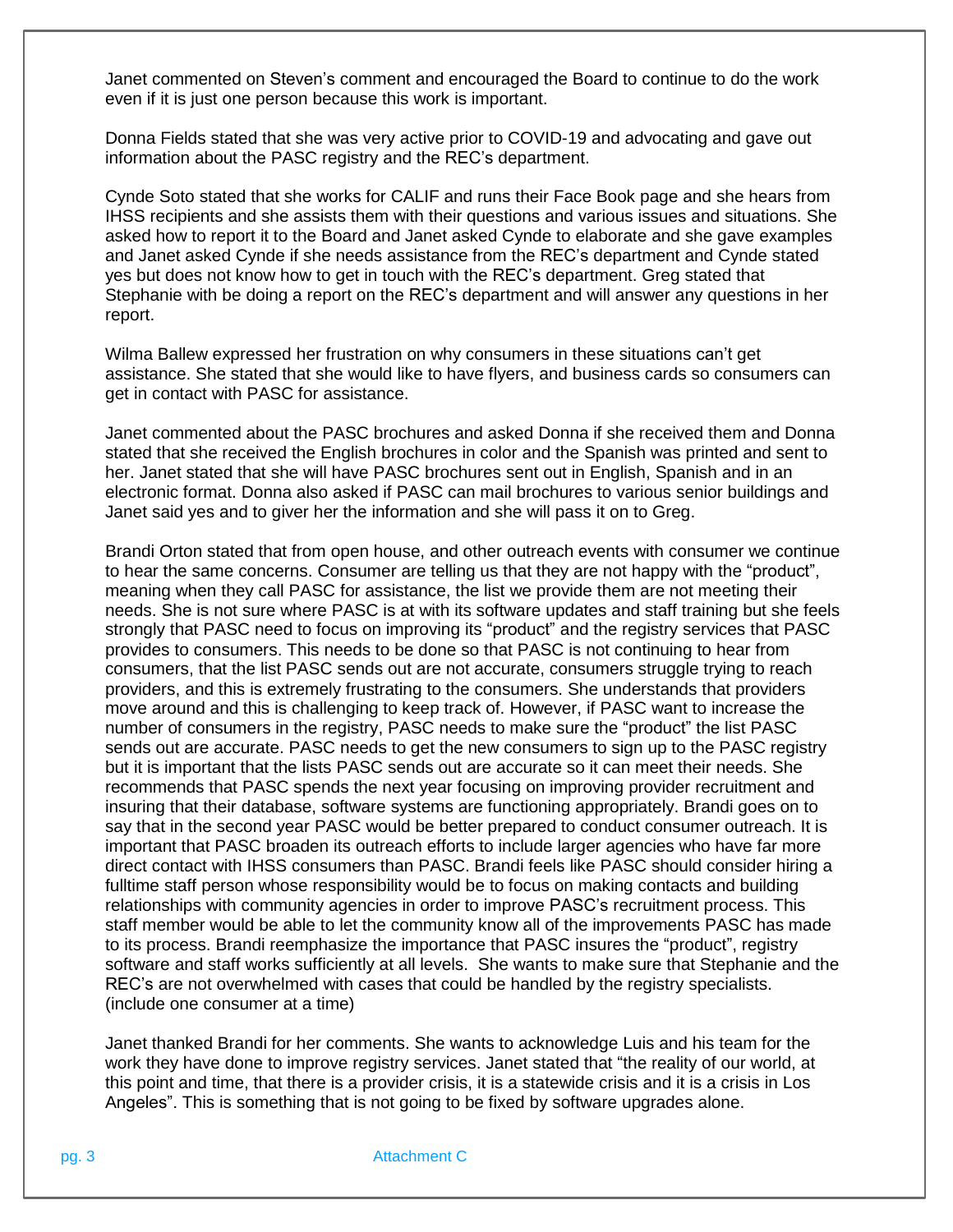Janet states that the current provider wages are not sufficient enough to recruit enough people who are willing to do this work. She also stated that Vernita can speak much better about this in the Union's report. Janet stated that people need to know that there is a provider crisis.

Janet states, that there was the California Auditor Controllers report on IHSS services which I sent you over a month ago. I strongly encouraged you to read that report because the information it contains is crushing. Brandi, I agree with all of your recommendations, however, I feel that this board's advocacy needs to be directed at the Board of Supervisors and other elected officials. She also stated that there is a lot of new money coming in from the state and the federal government for home and community-based services including IHSS. I feel that it is important that we have a strategic plan including a strong voice in how this money will be allocated.

Donna Fields commented more about the PASC Brochures.

Lyn Goldfarb commented and added to Brandi's comments and stated that provider matches can't be verified and it is hard to know the success of the matches. She also stated that she believes that it is an infrastructure problem but she thinks it needs to be solved.

Jorge Chuc stated that if PASC knew the areas where there are issues or areas where there is lack from the lists, or why a provider didn't show up or why a provider wasn't hired, or is it a pay issue and once we learn about those issues then we can look at them.

Janet reiterated about the provider crisis, the pay and multiple other issues in LA County and all over the state.

Janet also stated that she has asked several PASC Board members to be on the PASC/SEIU 2015 negotiating committee who have agreed to serve and she stated their names. Greg stated that there will be no closed session.

- 7. Executive Director's Report Greg Thompson introduced Luis Bravo and he will talk about the reopening of the PASC.
	- a) PASC Re-opening Updates Luis Bravo:

Luis talked the re-opening outline for PASC and he stated that there were discussions with the leadership team this past May about bringing the PASC staff back into the office. He reiterated what Chris stated earlier and talked about unexpected expenditures, funding and safety due to COVID-19 and the new Delta Variant and how the staff had to move from working in the office to working from their homes as well as he talked about what was involved to make that happened. He also talked about the decision of bringing the staff back to the office and how many should return with a time table and on July 19<sup>th</sup>, six employees returned back to the PASC office with safety guidelines. He also talked about the 2<sup>nd</sup> wave of staff that were to return and because of the hospital rates going up and the new Delta Variant, the leadership decided not to bring the additional staff back into the office for the month of August and will revisit the idea in September as well as look at what the counties are doing and the data that is being recorded. He also stated that for those that are currently in the office, the staff is spaced out and safety measures have been put in place, i.e. county guidelines, masks, hand sanitizers, etc.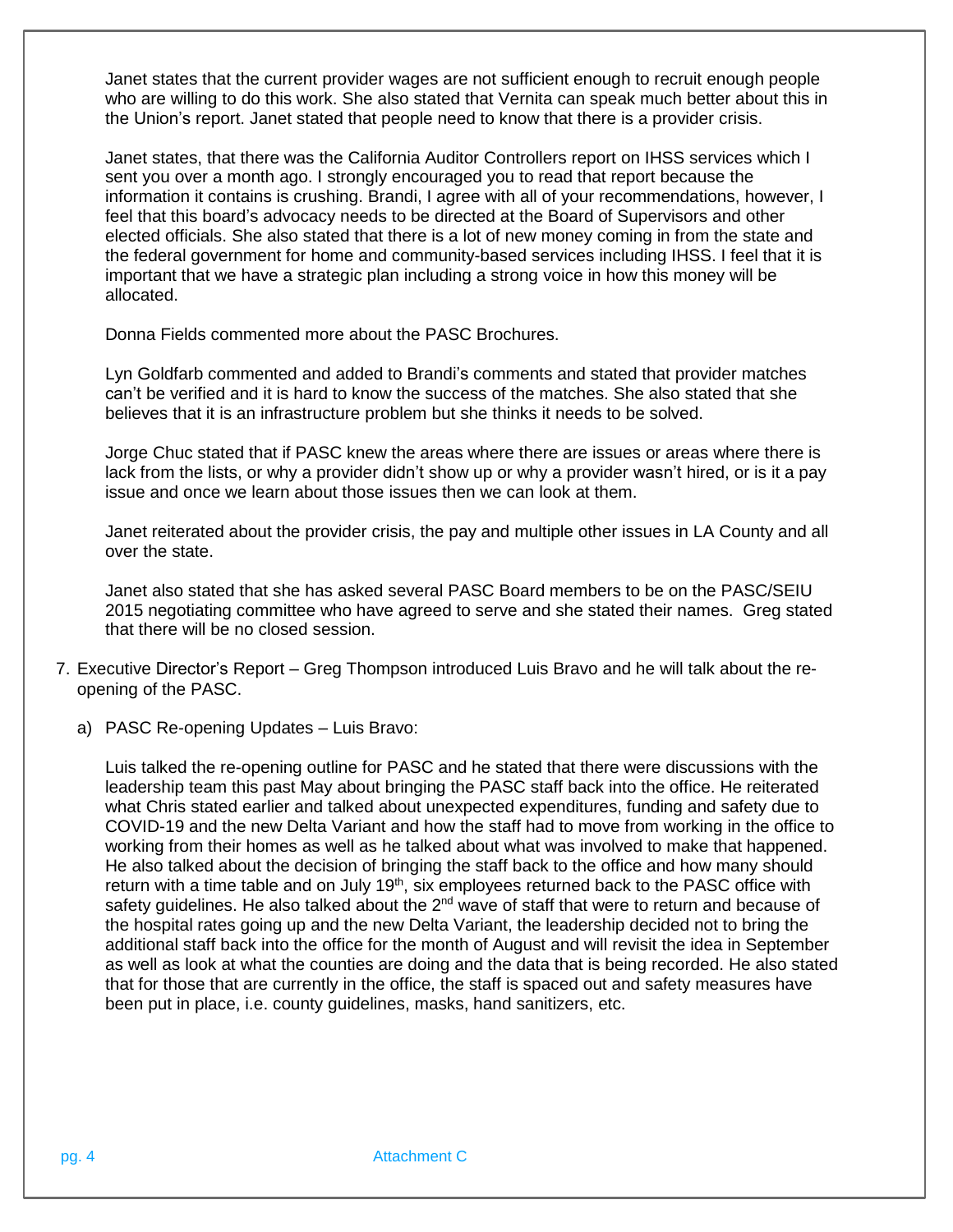Greg introduced Stephanie Spicola from the Registry Engagement Coordinator's Program.

b) Registry Engagement Coordinator Report – Attachment G - Stephanie Spicola:

Stephanie brought to the Board's attention to REC report in the Board packet and she expounded on it.

Janet asked Stephanie if she had an answer to Lyn's question regarding unverified matches and on-going monitoring of the relationships and Stephanie stated that the REC's do not do on-going monitoring but they do reach out to the consumers after a few days of sending out a list and ask the consumers if they were able to contact the providers from the lists and what was the outcome. She also stated that about  $\frac{1}{4}$  of the consumers they will not hear from and for these consumers, they will reach out to them and leave voice mails and when there is no answer or a return call, the case is closed from the PASC registry.

Janet also asked Stephanie if the RECs participate in the interview process if the consumers need help and Stephanie stated that if the consumer request assistance, they will and they inform the consumers that it is completely voluntary as well as the RECs will do an assessment to see what are the obstacles if any where they can gage in how to best assist the consumers.

Lyn asked about the difference between the Performance measures and her report on verified matches and Stephanie stated that on her report, she reiterated the numbers and she verifies the matches to see if the consumers gave the RECs or if they have contacted the registry. She also stated that it is sometimes difficult to get in touch with the consumer to verify a match or if the match was maintained. Lyn asked if the RECs are able to call the consumers to see if there is a match and Stephanie said yes. Lyn also asked if there was an issue with staffing to do more follow-ups and Stephanie explained the role of the RECs and the process and she stated that each coordinator works with between 10-20 consumer at a given time and they also contact 35 providers on behalf of the consumers daily.

Jorge Chuc suggested that the RECs report be added to the Board packet.

Donna complimented the RECs for the work that they have done. She also reminded the Board about this new department that was started a year ago.

Janet reminded the Board about people who have difficulty navigated the Independent Provider Mode and there has been discussion on the state and federal levels and other PA and using contract agencies to provide these services and she briefly explained that. She also stated that the registry is important to Stephanie's department. She also commented about PASC not being able to have certain types of data which is an important issue.

Cynde Soto asked what is the best way to get assistance from Stephanie's department if someone needs extra help and Stephanie stated that consumers can contact the registry and they will link them with the RECs department as well if a consumer is working with a case manager or a coordinator working with a consumer, they can send Stephanie an email or call her but the quickest way is contacting the PASC registry as well as she stated that she can provide her contact information.

Wilma Ballew stated once things are more open can Stephanie or her staff be able to conduct meetings to explain the RECs department at different locations and she can assist with finding locations.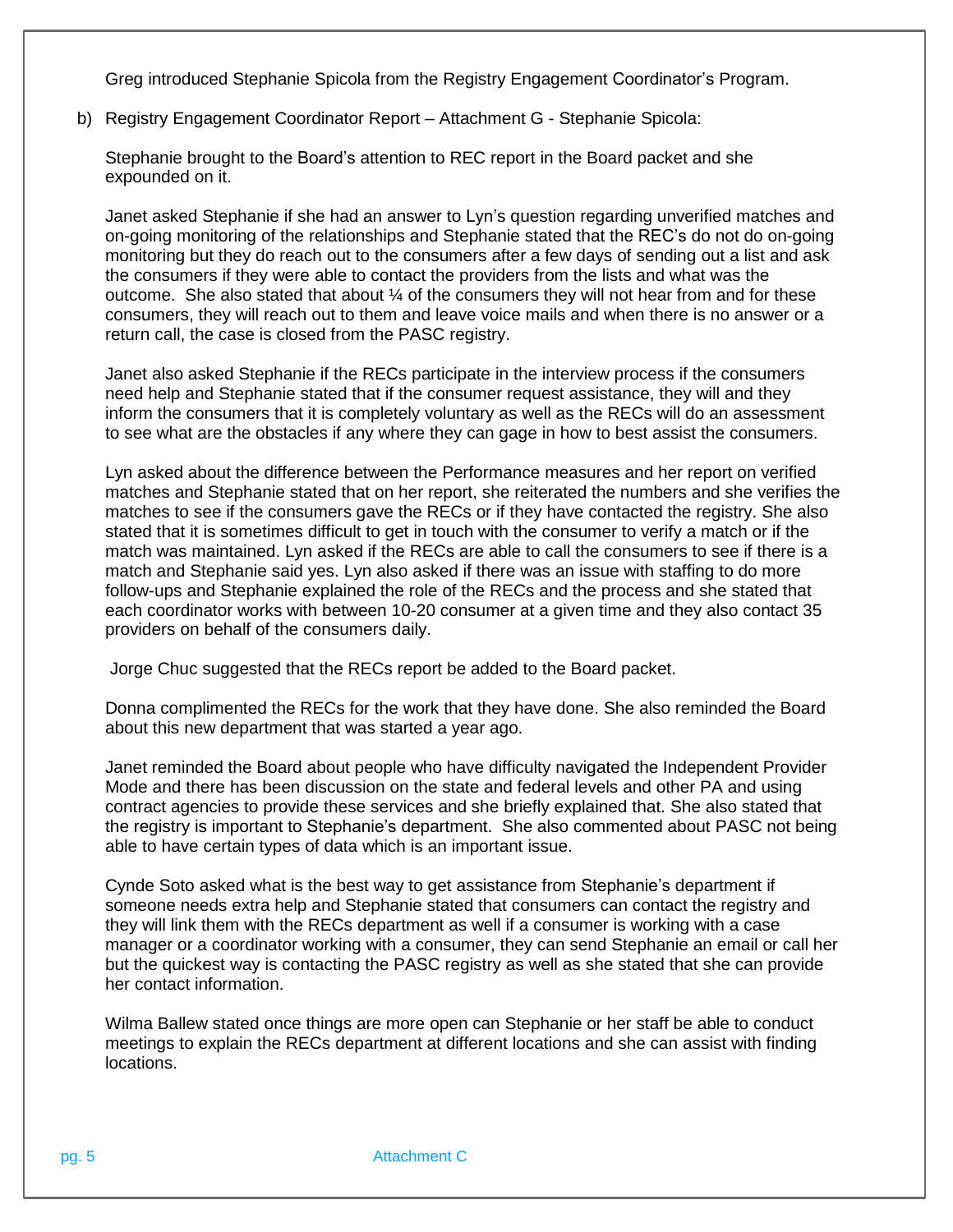Janet asked Luis if would talk about the PASC registry and Luis talked about the challenges of the pandemic and how it has affected the registry and the CAPA meetings that he attends monthly and what they have discussed. He stated that a lot of the registries are having similar issues with provider availability because of the pandemic. His hope is, once the pandemic gets better, the providers will be out there working but there are a lot of variables such as pay and trainings.

## c) Executive Director's Updates and Board Discussion – Greg Thompson:

Greg started off by apologizing to the Board for not being as clear with the information he has been providing to them and how it can be sometimes difficult to understand. He spoke to the PASC Ordinance and the Board's responsibilities and how it talks about oversite for IHSS in LA County. He stated that he thinks the Board is thinking way to small and he has been trying to share with them the bigger picture and the landscape that they need to look at and the changes that might be happening from the state and in LA County.

Greg stated that the Board should not be concerned about distributing flyers and recruitment, what we need is someone in LA County who cares about IHSS services. This is what has been talked about for year. He stated that LA County is the 3<sup>rd</sup> highest funded Public Authority in the state of California. Although we have 200,000 more consumers than any other county there are counties who receive more State and Federal funding. **(audible issues)**. He stated that by micro managing things that PASC has no control over, and PASC does not have any control over the "product" the IHSS provider. He stated that PASC can't change the IP Mode, can't train the providers, PASC does not pay the providers and has no say in how much they are paid and cannot enforce the providers to tell the truth when they tell us their availability. He talked about the Board's role and that they have been appointed by either the BOS or DPSS Director. These are the entities the Board needs to be talking to if they want to improve IHSS, someone in the county needs to care about IHSS.

Greg stated that he has reviewed the BOS minutes every week and he stated that IHSS is not mentioned in those minutes, as well as the quality of the providers are not discussed there. He stated that last year, he gave the PASC Board the California Auditor Controller's report and the stats are listed in this report **(audible issues).** He talked about the number of consumers in LA County who cannot find a provider. He talked about the registry and stated that the "product" and will only get improved if we elevated it to a higher level. He stated if you go on Joie Riley's or Nancy's IHSS CONSUMER Face Book page, multiple people will tell you that they are unhappy with the provider lists. He stated that we need to get those people and those voices to speak to the BOS. They are the ones who have chosen to put PASC in the position it is currently in regards to our funding, including the health plan funding that has not changed even though the health plan membership has doubled.

Greg stated that the Board goals should be to try to find a champion in the county someone who is willing to speak up for IHSS. He talked about a motion that was passed last year for him to get involved with the Department of Aging and to be part of those discussions. He stated that he has spoken to multiple people throughout the county and he is still not a part of any of the discussions. He also stated that they posted the position for the director of that department. He stated the PASC Board should be involved in these discussions if they truly want IHSS and PASC in a smaller department. This way they will actually look at what is going on and focus on why some consumers can't find or manage a provider that PASC sends them. He stated that there over 200,000 providers in the county and PASC has 12,000-15,000 providers in its registry. They all cannot be called daily to get updates on their availability and it is not PASC's job to make matches but to send out lists so consumers can make the matches.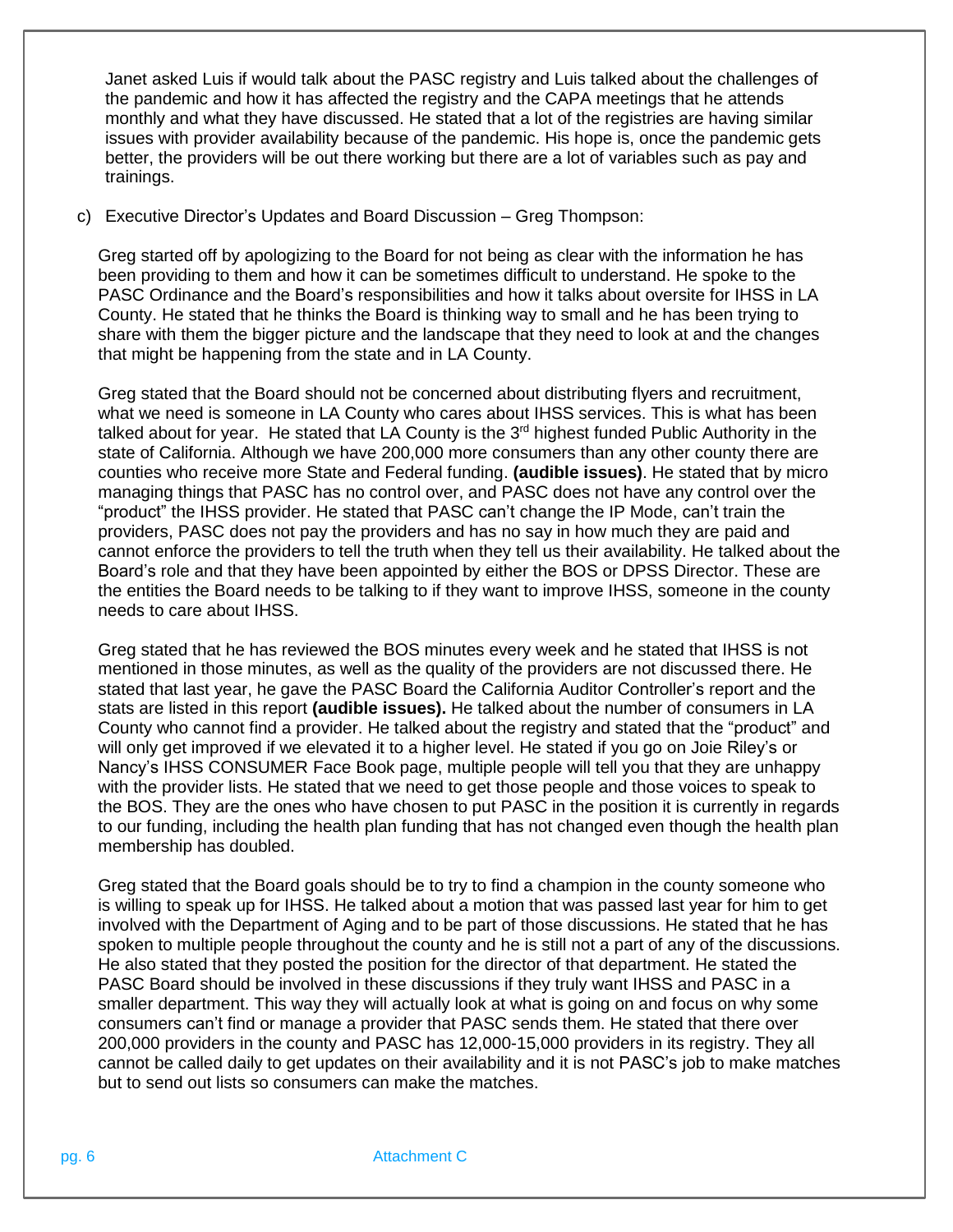Greg suggested that a motion be made that this Board write a letter to The BOS if they want to see IHSS in this new department. This letter to the BOS should also request that PASC be included in those discussions. He stated they have not listened to him but the PASC Board has the power and authority and the BOS will listen to them. He also stated that if they really want to know how PASC is doing, they should request DPSS report back to the Board on the three audits that were conducted last year during the pandemic. PASC has not heard any results about them. He stated that last month PASC was notified they will be audited again, this time by an outside agency. If DPSS does not give feedback after these audits, how can they improve. He stated that DPSS will not respond to him but they will respond to the Board because they are the governing Board.

Greg reiterated about the Board requesting for flyers and micro-managing **(auditable issues).** He stated that he questions himself about why is PASC being harassed by DPSS and why are they going through all of these audits. Are they are going to show documentation about how PASC that they could have done better as a county department. He also stated that if he was on the Board, he would want to know what the future is for the PASC Governing Board because there is only 4 independent PA Governing Boards in the state of California. If this Board does not pay attention, this Board could possibly become an advisory committee and that reports directly to a county department.

Janet asked the Board for comments and questions and she stated that she will entertain a motion that this Board emphatically wants the IHSS and PASC to be included in the new Department of Aging, similar to then motion they drafted before and they will each get a copy of the motion and letter that they can take with them to the BOS and DPSS. Greg added that his request is to write a letter to the BOS stating that they do want to be included in the talks, they want IHSS in the new department and recommend the BOS take a look at the California Auditor Controllers report. He stated that it should be on the BOS agenda and they should be talking about it. Janet stated that Lillibeth and she had that conversation with Supervisor Holly Mitchell's staff and they appeared to glaze over during the discussion. Greg reiterated about writing a letter and making it a public document.

Janet asked the Board for other comments and Lyn Goldfarb moved the motion and added that they are requesting to be able to speak at the next BOS meetings as well as it can be followed up and Janet stated that yes, the request can be done on line. Cynde Soto seconded the motion.

Janet asked the Board for other comments or concerns and Sherry Cheatham from DPSS interjected, during the motion and stated, "Janet, this is Sherry, I know you and I have talked about DPSS' role in these meetings and Greg stated, Janet, with all due respect, I'm not sure this is a time for comments and I don't appreciate her being allowed to speak during my report. Janet asked Sherry if she can hold that because she is in the middle of a motion and Sherri stated that she was sorry, she thought it passed and Janet said no we have not passed it yet. Janet asked the Board again for any comments or questions regarding the motion.

Hearing none, Janet Heinritz-Canterbury made a motion to approve:

That this Board emphatically believes and wants the IHSS and PASC to be included in the new Department of Aging.

The PASC Board write a letter to the Board of Supervisors or their DPSS representative stating the PASC Board wants to be included in the talks and the Board wants IHSS to be included in the new department.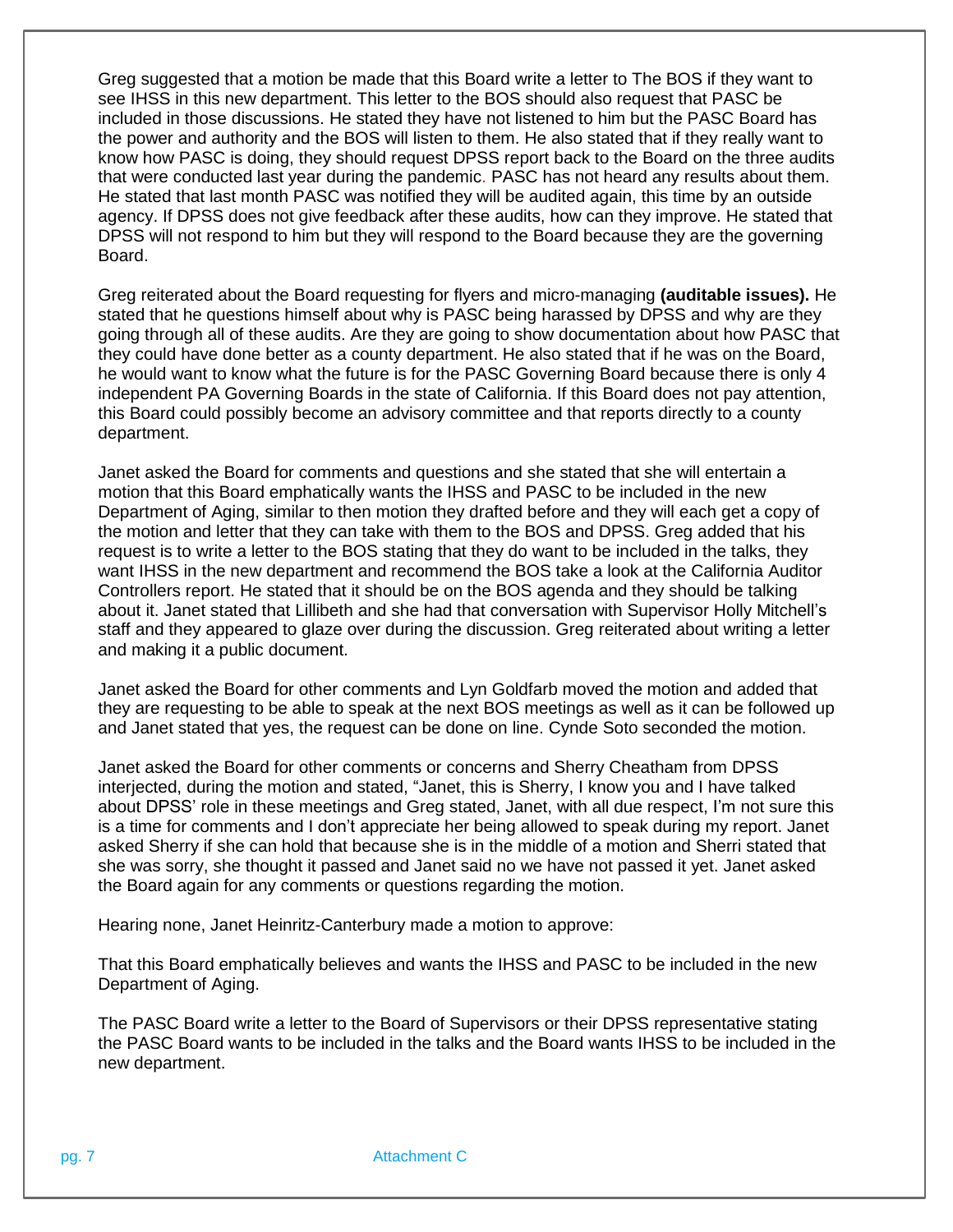The PASC Board write a letter to the BOS and ask them to take a look at the California Auditor Controllers report.

Lyn Goldfarb added to the motion: The PASC Board is requesting to be able to speak at the next BOS meetings.

\*Janet Heinritz-Canterbury made the motion \*Lyn Goldfarb/Cynde Soto seconded the motion \*Motion passes unanimously

8. Legislative Update – Debi Hight

Debi brought the Board's attention to the legislative report that is included in the Board packet and she expounded on it.

Janet added that PASC is part of the CA4SSI coalition and there are members of the Board and PASC staff that are members of this coalition.

9. Report from SEIU 2015 – Wendy Duchen/Vernita Randall:

Wendy commented on what Vernita Randal had spoken about from a previous Board meeting that was held in July regarding the attendance at the union office regarding vaccine testing. She also talked about the Better Cars Better Adults Act, she stated that the Union has been advocating for the 400 Billion dollars that was mentions in Debi's report and the Union launched their campaign and they need to start investing in human infrastructure which will take care of the most vulnerable in LA County. She talked commented on the struggles with the registry and she talked about how the pandemic affected the labor shortage. She reiterated on the advocating for the 400 billion dollars and how there needs to be one voice so it can ensure that more can be delivered to the homecare workers and their clients. She stated that the union has been calling congress and writing letters and they are having town hall meeting and one with Senator Padilla and another one with Congressperson Varga and introduce them to the people they represent and letting them know how the pandemic has impacted them. She also talked about the 7% restoration celebration and how it took 10 years for that victory to happen and she gave a brief history about it and the advocacy efforts behind it. She stated that in the union, in the month of July, they have seen an increase of calls regarding union sponsored benefits and they have received 600 calls and out of those calls, 156 calls are health care related benefits which they have transferred to Luis Bravo and his team. They also have been doing wellness checks to see if their members need any assistance via text, email blasts as well as phone calls. She stated that the other increase of calls regarding consumer case information with includes refusing to sign timesheets, authorized services, social worker information, and claims that has been shared with Greg and DPSS regarding the Metro IHSS office which needs to be resolved. She also stated that they have seen an increase in call regarding the PASC registry and how to find different consumers. She also stated that in the month of July, the union has received approximately 7,000 calls to their MAC center and this accounts for as a statewide and LA County counts for 57% of the call volume which is tracked. She also talked about the mandates regarding the vaccinations and the new Delta Variant and the effect it is having on healthcare, they want to learn more and exploring in making vaccination more mandatory for all healthcare providers and that will include IHSS providers and from a union standpoints, they want to know what that means and what is the enforceability, the application and what will be the requirements so that they can inoculate their members. She stated that the union has done a lot of work regarding vaccination and providing equality access to everyone regardless of where they live, number of hours they worked gender, and color, not only for themselves but their families as well and through these efforts, the union has contributed to approximately 30,000 vaccinated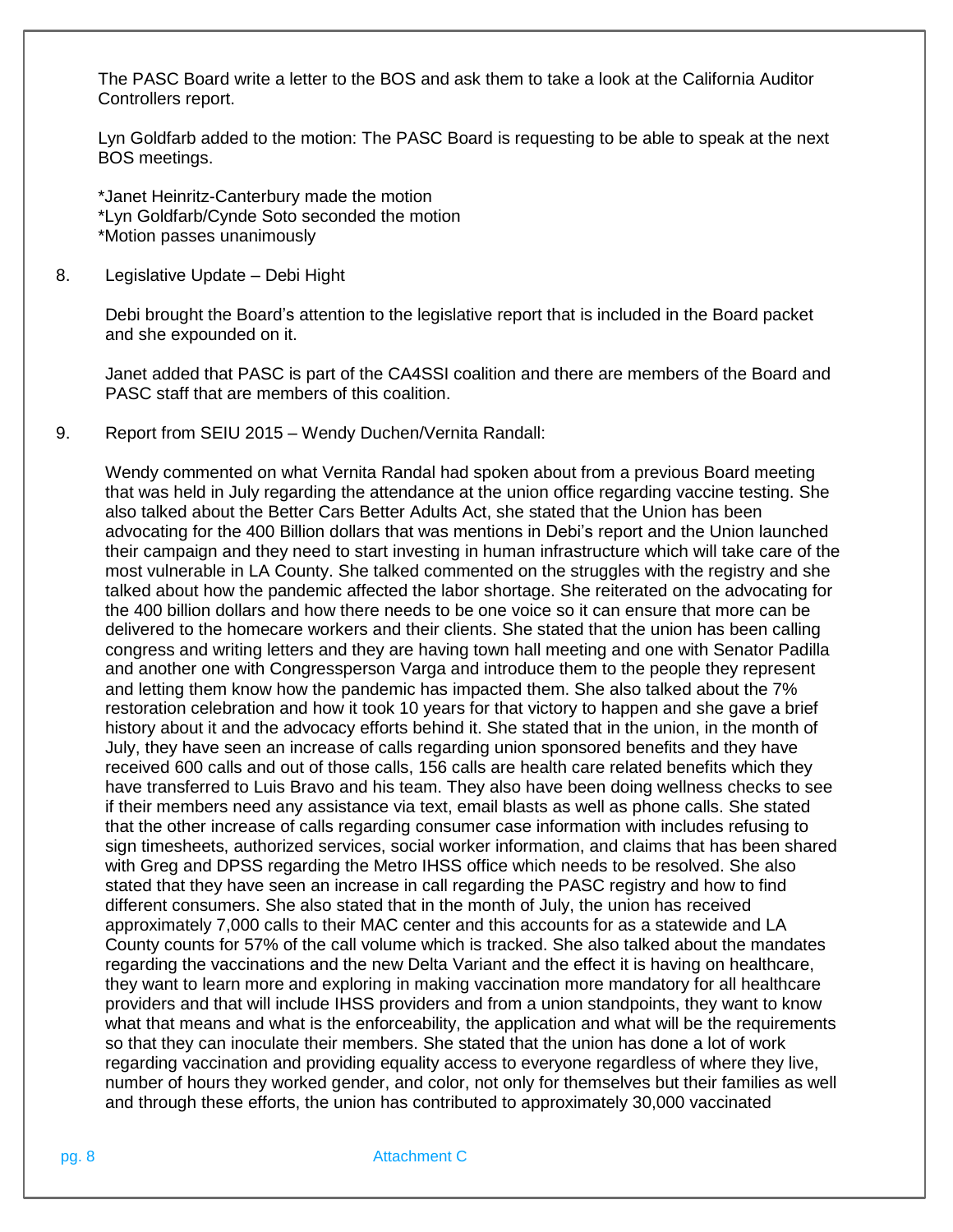individuals. She also stated that the state nor the county can provide them with the data that would allow them to assess pockets of areas in the county where providers are still low in vaccinations and it is hard for them to do their part and would like a better dialog to understand the implication and possible mandate and the impact it could have on the homecare providers. She shared a concern regarding shortage of labor that exists in nursing homes. She also wanted to share that SEIU 2015 as of July 12, they have resumed their activity in terms of in-person meetings, house visits and training as well as following the CDC guidelines with restrictions. She stated that she is sharing this is because they are working close with PASC

and DPSS and they can continue to work together in doing orientations. She stated that as it pertains to the union own operations, they are not open yet formally but they will open September 7, 2021. She also talked about ETS and how they are behind 3-4 month in timesheets and she talked the timesheet violations and they are seeing a huge increase and potential suspension or termination. Vernita added that she has seen some providers that have up to a year's worth of back timesheets which is major concern.

Lyn asked regarding the mandatory vaccination and the union being part of the dialog, and she doesn't know if PASC is part of that dialog, Wendy stated that she reached out to Greg and he was unaware as well and they just became aware over that weekend and they have been contacted contacts to be included in these dialogs and conversation. Greg added that this is on the BOS' agenda to discuss vaccines and county employees.

Donna asked Wendy about what kind of violation are they getting and Wendy went over the various violations and how many a provider can get in regards to timesheets and Vernita added a comment as well.

Public Comment: Jennifer Newman asked if a provider receives a violation, what happens to the consumer, and Wendy went over what the union does to assist providers who have gotten a violation and to help prevent additional violations.

| <b>TOPIC</b>                                         | <b>UPDATE</b>                                                                                                                                                                                                                                                                                                                                                                                                                                                                                                                      |
|------------------------------------------------------|------------------------------------------------------------------------------------------------------------------------------------------------------------------------------------------------------------------------------------------------------------------------------------------------------------------------------------------------------------------------------------------------------------------------------------------------------------------------------------------------------------------------------------|
| <b>IHSS Helpline Data</b>                            | IHSS Helpline call data for June 2021:<br>Number of calls received: 152,149 with Average Wait Time 22:02<br>minutes.<br>Calls handled by Social Worker who handle Consumer and<br>Provider- had average wait time of 17:05 minutes.<br>Calls handled by Senior Clerks who only handle Provider call, had<br>an average wait time of 23:11 minutes.<br>General inquiries/calls:<br>o Case updates/changes.<br>Payment/Timesheet issues.<br>$\circ$<br>Assessment/Reassessment<br>$\Omega$<br>Request for Provider Forms.<br>$\circ$ |
| <b>IHSS Stats</b>                                    | IHSS Caseload as of July 2021:<br>Recipients (238,290)<br>➤<br>Providers (192,530)<br>≻                                                                                                                                                                                                                                                                                                                                                                                                                                            |
| <b>Electronic Visit</b><br><b>Verification (EVV)</b> | 99.94% for the month of July 2021. State will no longer provide this report<br>$\bullet$<br>starting September, 2021 because we already have achieved a high<br>adoption rate.                                                                                                                                                                                                                                                                                                                                                     |

# 10. DPSS: Ying Chan reported: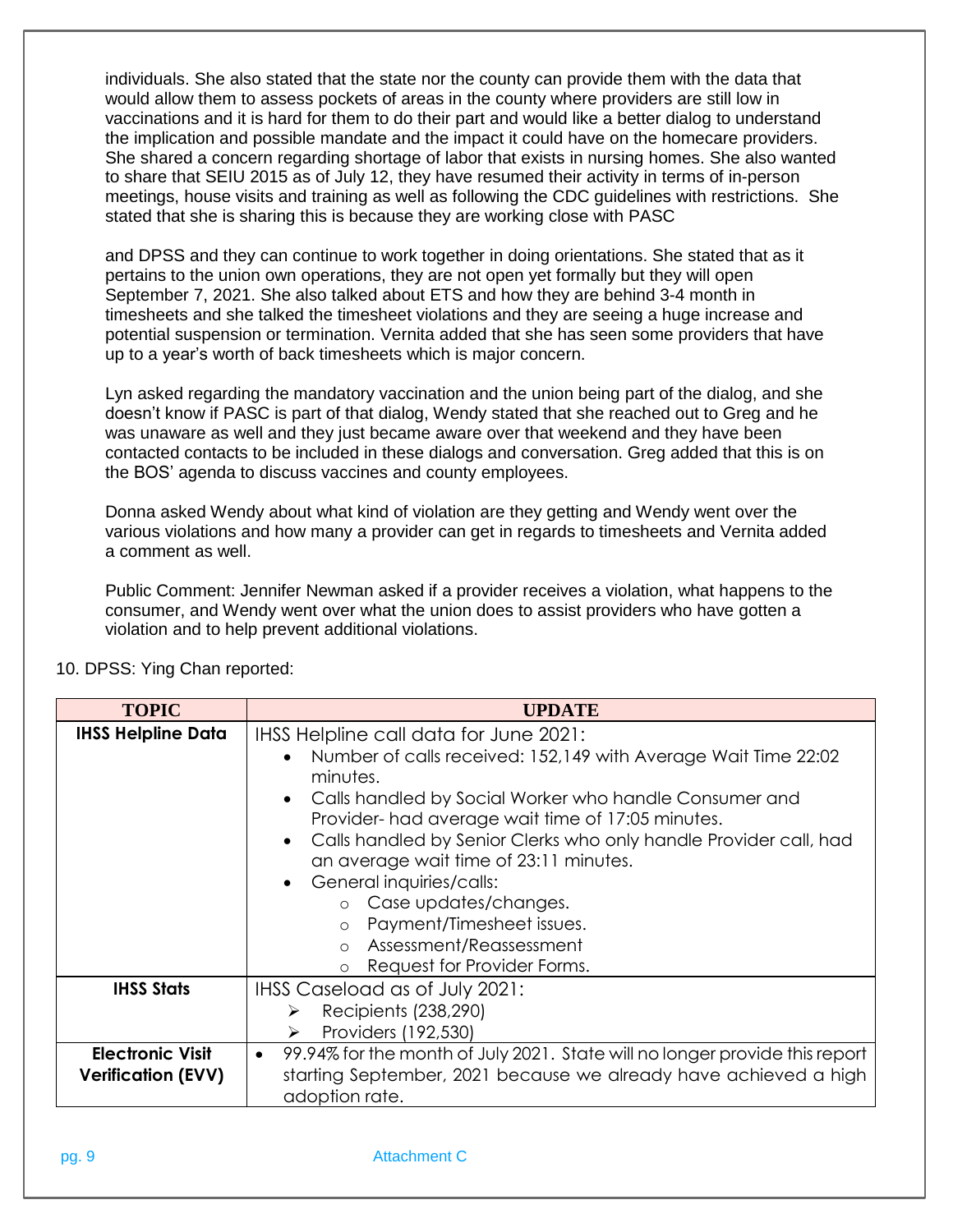| <b>Governing Board</b><br><b>Vacancies</b> | The Public Notice for GB vacancies were run at five local newspapers<br>$\bullet$<br>starting the week of 7/25/21. The Notice was also posted in the Norwalk<br>County Library and the Hall of Administration.<br>A solicitation Letter to the PASC Governing Board was emailed to PASC<br>$\bullet$<br>board members on 7/15/21 providing instructions of submitting<br>application.                                                                                                                                                                                                                                                                                                                                                                                                                                                                                                                                                                                         |
|--------------------------------------------|-------------------------------------------------------------------------------------------------------------------------------------------------------------------------------------------------------------------------------------------------------------------------------------------------------------------------------------------------------------------------------------------------------------------------------------------------------------------------------------------------------------------------------------------------------------------------------------------------------------------------------------------------------------------------------------------------------------------------------------------------------------------------------------------------------------------------------------------------------------------------------------------------------------------------------------------------------------------------------|
| <b>Vaccination</b><br>Outreach             | <b>IHSS Homebound Recipient Postcard</b><br>DPSS mailed out the IHSS Homebound Recipient Postcard on<br>COVID-19 home vaccination during the weekend of July 31, 2021.<br>The target population was IHSS Homebound recipients age 16 years<br>and older who did not receive the text message or speak a<br>language other than English. The postcard informs our homebound<br>recipients that appointments to vaccinate in their own homes are<br>available and provides a toll-free Department of Public Health<br>appointment line. Assistance in other language is available through<br>211.<br>The postcard outreach was developed before individuals age 12-15<br>were eligible for the COVID-19 vaccine.<br><b>Weekly Text Notifications</b><br>Through August 16th, all IHSS recipients ages 12-17 are receiving<br>weekly text notifications regarding vaccination and are being<br>referred to the same Department of Public Health homebound<br>appointment number. |
| <b>IHSS</b>                                | We continue in our efforts to support the public with their needs for<br>DPSS assistance. We continue to primarily serve recipient and<br>providers via phone at the IHSS Helpline. The IHSS Helpline hours<br>are Monday thru Friday from 8am - 5pm, 1-888-822-9622.                                                                                                                                                                                                                                                                                                                                                                                                                                                                                                                                                                                                                                                                                                         |

Janet asked if anyone from DPSS wanted a comment and Janet asked Sherry if she wanted to make her comments and Sher stated that no, she thinks she rather have an off-line conversation with Janet.

Donna asked Ying for her email and Ying put her email address in the chat.

Lyn asked if Ying can talk about DPSS, PASC and SEIU collaboration regarding the provider shortage crisis and Ying started that she is not directly involved in these conversations but she stated that she can bring it back. Sherry added that she thinks Wendy touched on what they are working together which they are trying to create a hybrid during the pandemic and they are trying to make available an in-person option for people who have a need to hear and see people in person to ask questions to get on-boarded and all 3 entities are working together to make that happened and as far as vaccinations, she commented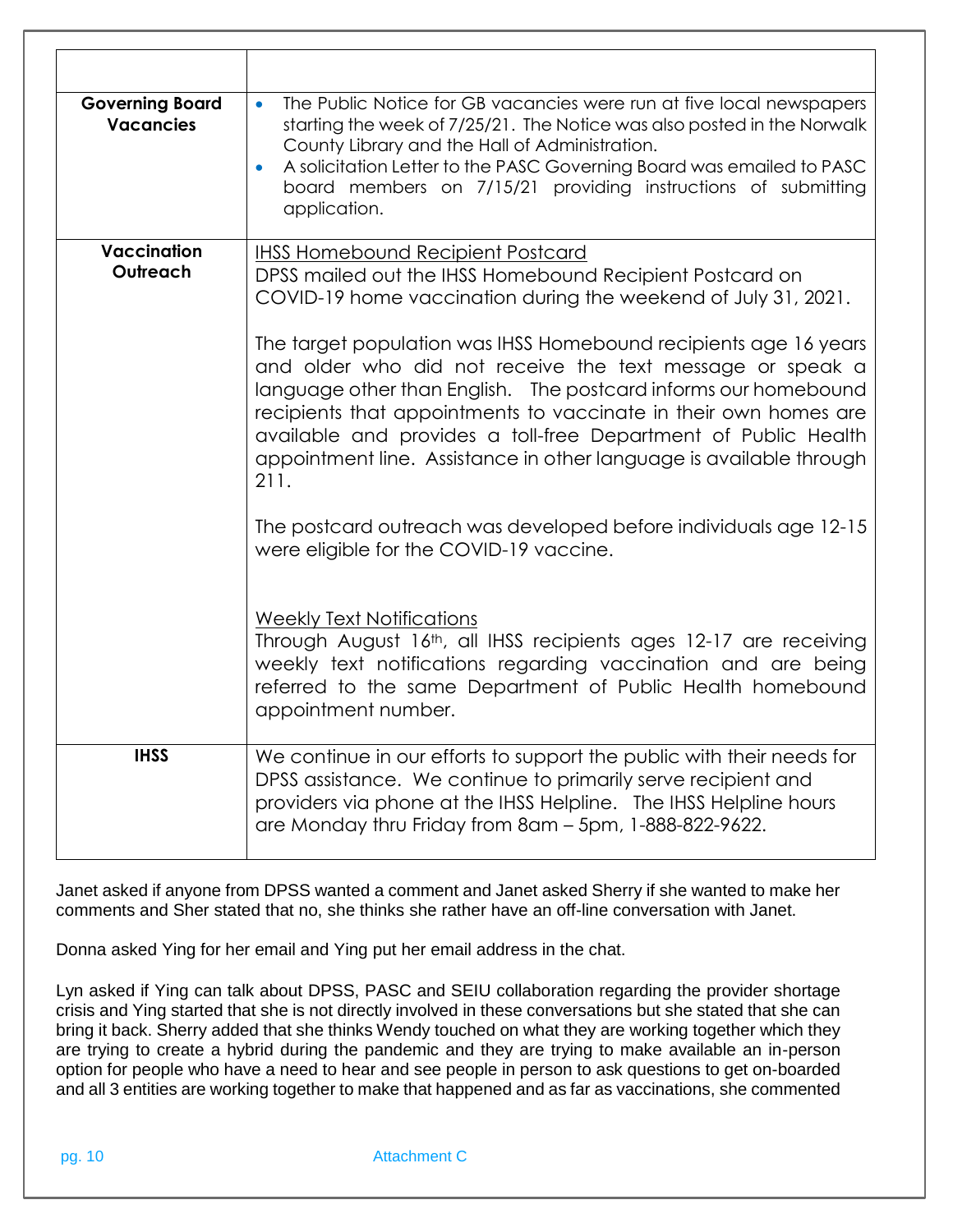on the union's efforts and she stated that DPSS has been working with DPH to get the word out on vaccinations who's

eligible at what stage and where they can go and she commented on Ying's report regarding homebound consumers. She also talked about a conversation DPSS and SEIU had a few months ago regarding about possible collaboration, she stated that it is not that DPSS does not want to collaborate with anyone and everyone, it is about the confidentiality issues that they have to navigate. She also stated that the SEIU membership was notified as apart of the collaboration come January until now and is not sure if there is still a need to move things forward. She also stated that DPSS is open to anything collaboration to help get the word out about clinics, where people can go or home-bound will partner with you to get that word out to your membership, to the public to you the families, to anyone because it is very important and they understand and recognize that it is important.

Lyn asked are they able to identify the areas or parts of the city where there are still unvaccinated providers and Sherry stated that she wished DPSS did but DPH does not share that information with them and they do not know where the pockets are unless they say where they will do a pop-up clinic in particular city and DPSS responds to that request about getting the word out. Lyn asked if DPH is accelerating the frequency and Sherry stated that until June  $15<sup>th</sup>$ , the larger vaccinated sites started closing down and they started to move them to smaller areas until the variant hit and now there is more advertisement and seems to have more urgency to it for people to really understand that they really need to become vaccinated. She stated that DPH has not reached out to them lately, however, the Department of Healthcare Services recently sent out notification to managed care plans that they will partner with them and they will fund them and give them incentives for creating opportunities and places where people can become vaccinated which was an effort that wasn't there before and DPSS is not involved in that but they are seeing this information being put out there. Lyn also asked of DPSS is able to map the areas with SEIU and PASC and Sherry stated that she hopes that she was not giving the impression that they were getting information of areas where they can map but she reiterated on what she stated earlier about what DPH does for vaccination sites and how it related to DPSS and what they do.

Steven Echor commented and stated that he is involved with an organization called Mutual Aid LA and they are specifically trying to get information out offering to go into peoples homes who are not able to get to a clinic or vaccination site in order to vaccinate them in their homes and he asked if DPSS is aware of this organization and Sherry stated that no she is not aware and Steven sated that he will share their information with her.

- 11. Unfinished/Old Business None
- 12. New Business Future Agenda Items None
- 13. Closed Session None

#### Open Session – None

Donna asked about the Tele-forums and the budget for them and Greg stated that there is no Teleforum for this month and he stated that the last three were sponsored by ADRC and PASC does not have the money for Tele-forums but they will look for more sponsorships but until then, there are none scheduled. Greg stated that they are very successful but very expensive and it been very clear that over the past year that the PASC registry is under the gun and trying to improve the registry so the majority of the funding went toward managing the registry and the RECs department and outreach has suffered because of it. Janet commented on that this might be something to talk about in the future if PASC gets into the development and functioning of the new agency.